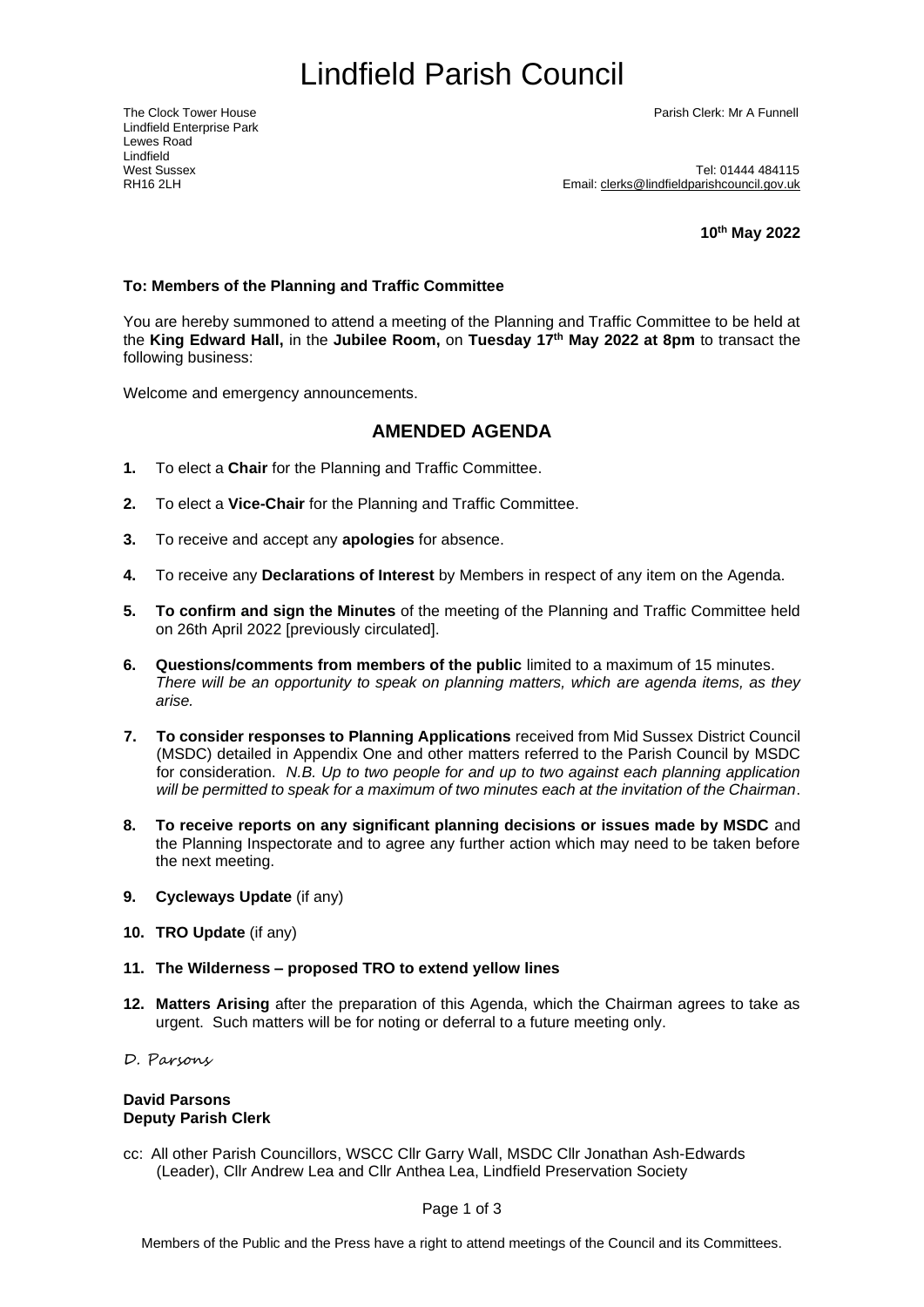The next Planning and Traffic Committee meeting is scheduled for Tuesday 7<sup>th</sup> June 2022.